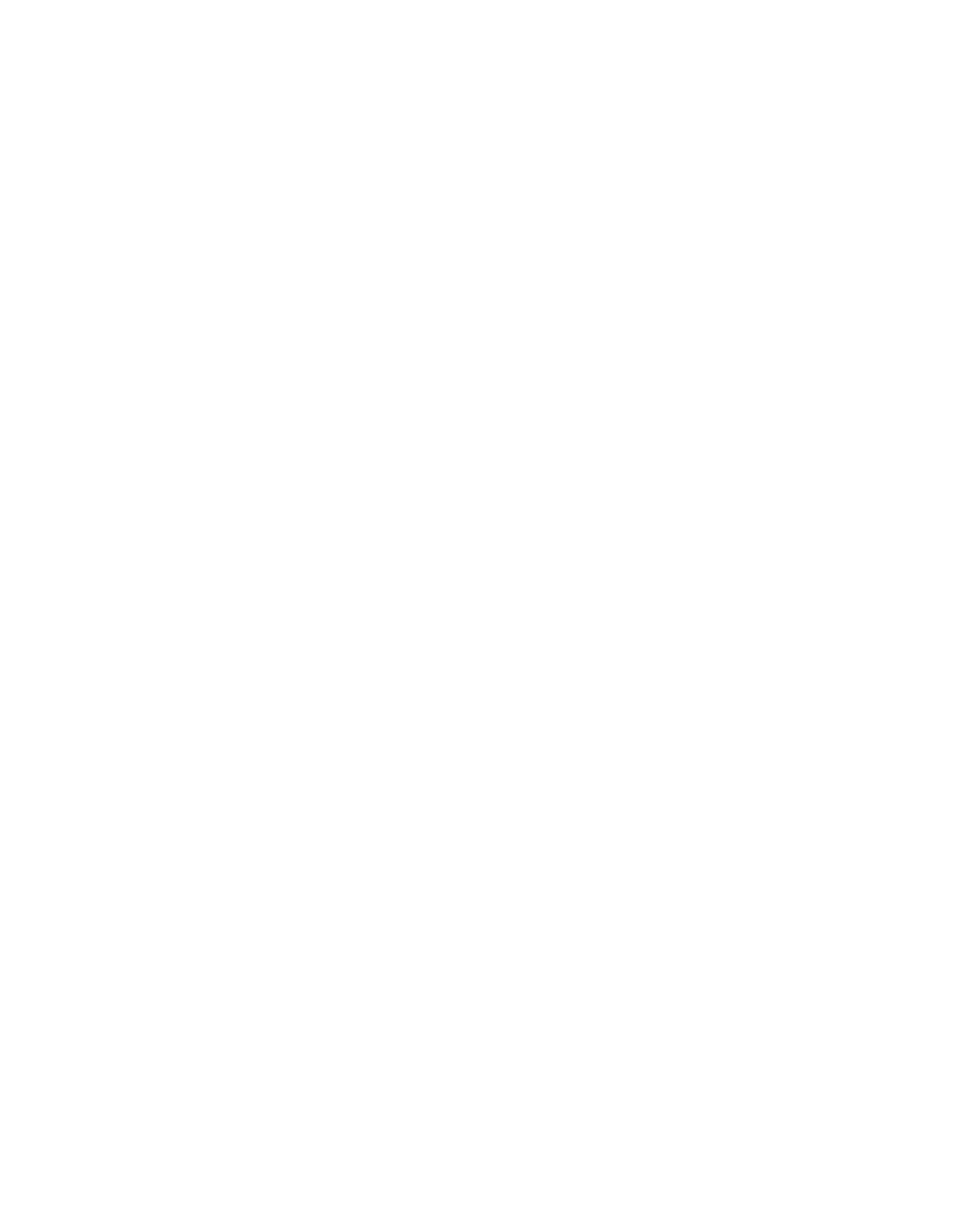#### **KITE, Justice.**

[¶1] Cecil A. Cundy was held in contempt of court for violating a district court order enjoining him and Sundance Mountain Resort, Inc. (Sundance) from interfering with Union Telephone Company's (Union) access to its leasehold. Mr. Cundy appeals from the contempt order, claiming: 1) the district court improperly exercised its jurisdiction when it held the contempt hearing in Weston County rather than Crook County; and 2) the injunction sought to be enforced by the contempt proceeding exceeded the rights granted in the lease. We affirm.

#### **ISSUES**

[¶2] In his initial brief, Mr. Cundy states the issues as follows:

1. Whether or not the district court had jurisdiction for proceedings in Weston County, Wyoming in a contempt proceeding affecting an estate in real property in Crook County, Wyoming where Defendant/Appellant resided in Crook County, Wyoming.

2. Whether or not the injunction sought to be enforced exceeded the rights granted Appellee in its Communication Site Lease.

Union concurs in Mr. Cundy's initial statement of the issues, but asserts the first issue really concerns venue, not jurisdiction. In his reply brief, Mr. Cundy acknowledges the distinction between jurisdiction and venue and restates his first issue as follows:

> Whether or not the District Court properly exercised jurisdiction by ordering Defendants to appear and show cause in Weston County in contempt proceedings affecting an estate in real property in Crook County where Appellants/Defendants resided in Crook County, Wyoming.

### **FACTS**

[¶3] This appeal arises from facts we previously considered in *Cundy v. Range Tel. Coop., Inc.* and *Union Telephone Co.*, 2005 WY 153, 123 P.3d 901 (Wyo. 2005). As it relates to the current appeal, in *Cundy* we affirmed a district court order enjoining Sundance and Mr. Cundy from interfering with Union's use of its leasehold on Sundance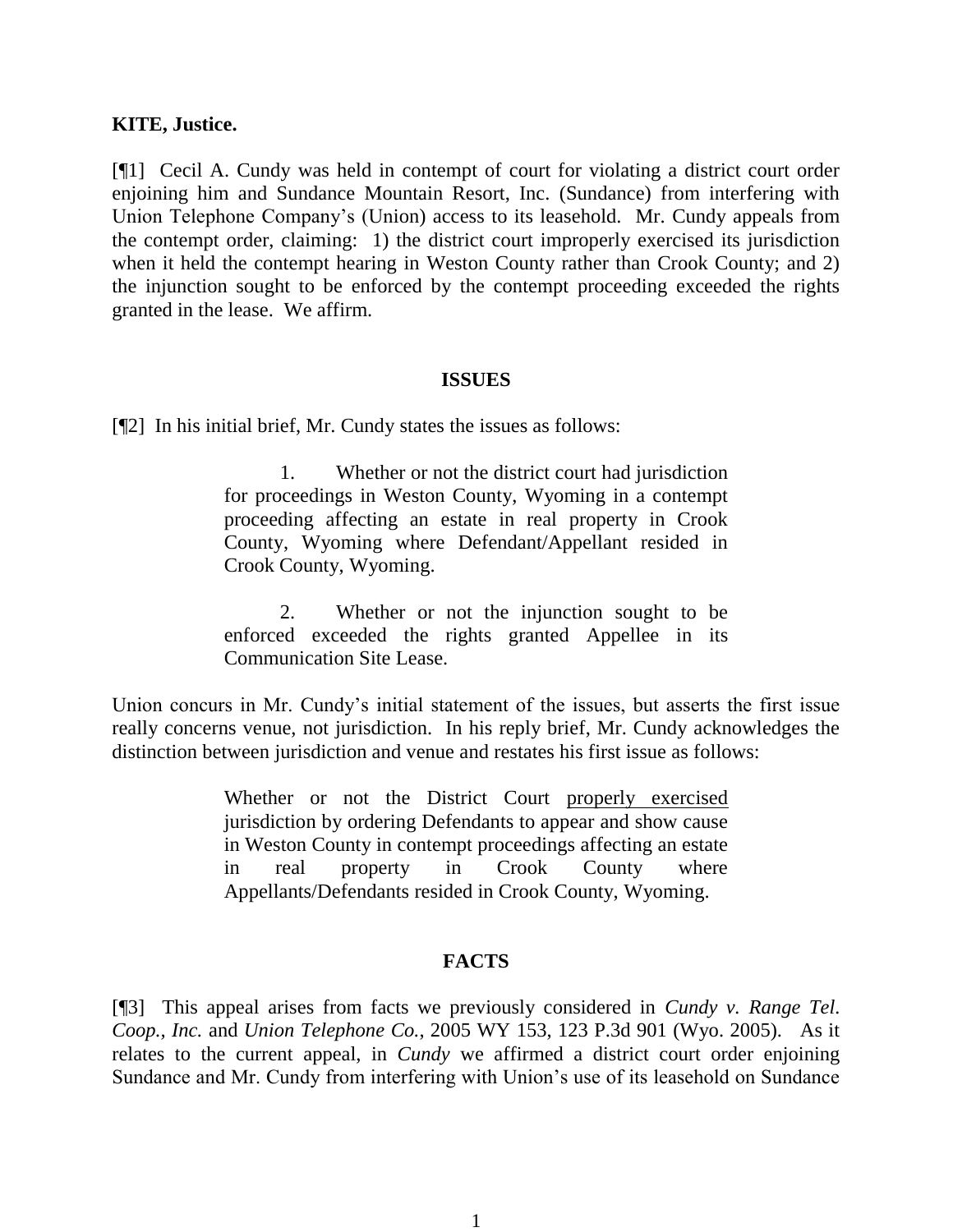Mountain and access to it across lands belonging to Sundance. The district court's order we affirmed in *Cundy* stated in pertinent part as follows:

> IT IS THEREFORE ORDERED AND DECLARED by the court that the plaintiff Union Telephone Company has the right to ingress to and egress from its leasehold tract described above, over and across the above described lands of the defendant Sundance Mountain Resort, Inc.

> > \* \* \*

IT IS FINALLY ORDERED that the defendants Sundance Mountain Resort, Inc. and Cecil A. Cundy be, and they hereby are, enjoined from interfering with the plaintiff's ingress to and egress from its above described leasehold across the lands of the defendant Sundance Mountain Resort, Inc., and are enjoined from interfering with the plaintiff's use of its leasehold tract.

[¶4] Prior to our decision in *Cundy*, but after the district court's order enjoining Mr. Cundy, Union attempted to arrange for delivery of concrete from Croell Redi-Mix, Inc. (Croell) to its leasehold. Mr. Cundy sent a letter to Croell stating in relevant part:

> In no circumstances will Sundance Mountain Resort, Inc. grant permission to Union, or any agent thereof, to use the site or the right-of-way thereto. The right-of-way is strictly limited to that road which is known as the old road. Neither deviation from the course of the old road, nor damage to the old road will be tolerated in any circumstance. In particular, no travel whatsoever will be allowed upon the new roads constructed by Sundance Mountain Resort, Inc.

Union filed a motion for order to show cause why Sundance and Mr. Cundy should not be held in contempt for violating the district court's order enjoining them from interfering with Union's access to its leasehold. The district court entered an order to show cause stating that it appeared Mr. Cundy and Sundance had violated the injunction by interfering with Union's access. The district court ordered them to appear for a telephone conference on August 23, 2005.

[¶5] Several days later, upon the request of counsel, the district court vacated the telephone hearing and reset the hearing for personal appearance by the parties on the same date, but at the Weston County Courthouse in Newcastle, Wyoming. The record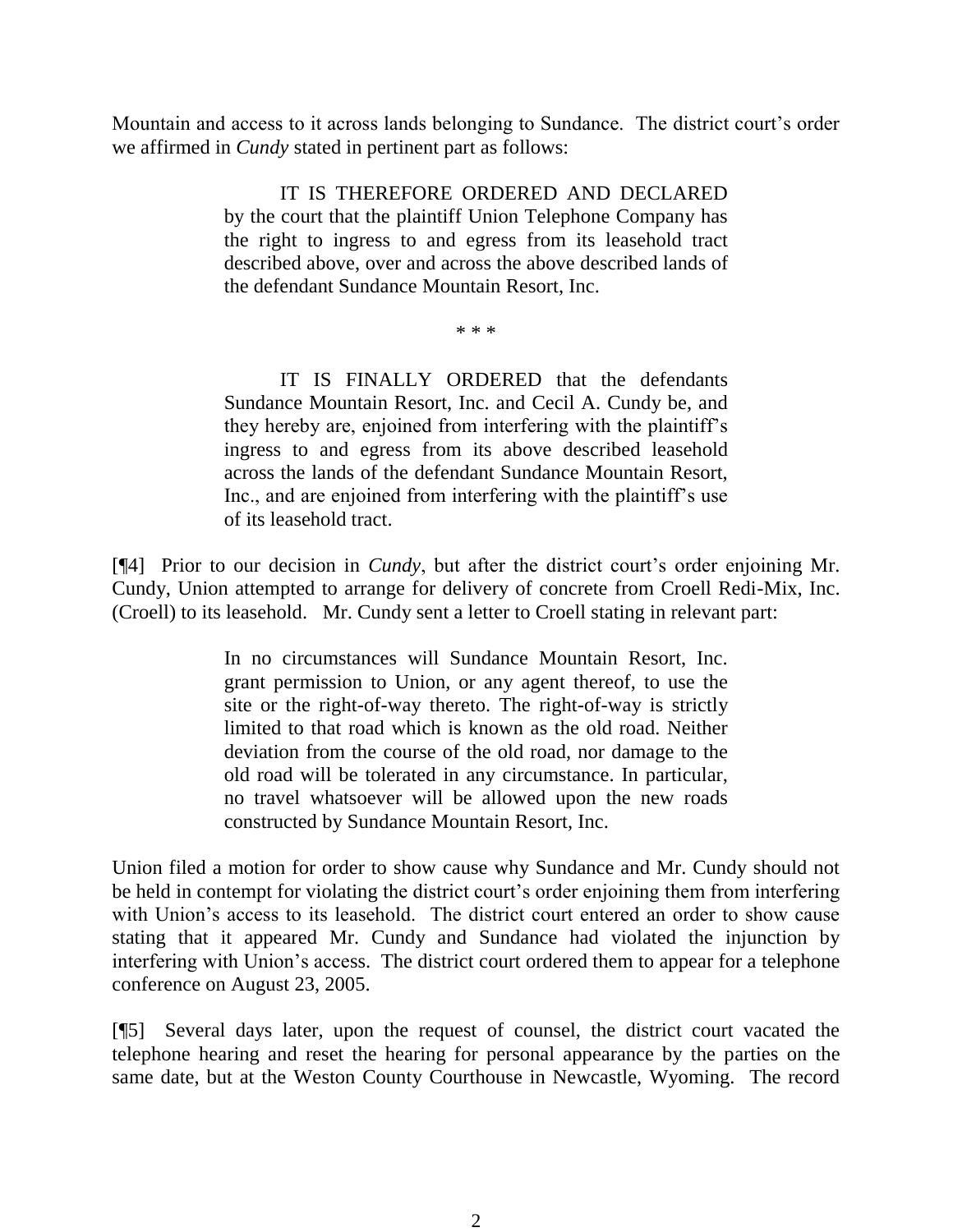does not disclose who made the request to reschedule the hearing: counsel for Union, Mr. Cundy, or both.

[¶6] On the day of the hearing, Mr. Cundy presented an objection to holding the hearing outside the venue of Crook County. The district court proceeded with the hearing as scheduled. If a transcript was made of the hearing, it is not part of the appellate record. However, it appears that following the arguments of counsel the district court found Mr. Cundy had violated the injunction by interfering with Union's access to its leasehold, held him in contempt and asked Union to prepare a proposed order to that effect. Upon receipt of Union's proposed order, Mr. Cundy filed an objection to which he attached his own proposed order. Among other things, Mr. Cundy's proposed order stated that the district court had disregarded his objection to venue and proceeded with the contempt hearing, stating there was no courtroom available in Crook County on the date the hearing was scheduled. Subsequently, the district court entered an order of contempt different from Mr. Cundy's proposed order. We paraphrase the district court's findings as follows:

- 1. The court previously enjoined Sundance and Mr. Cundy from interfering with Union's access to its leasehold across Sundance land;
- 2. By his letter to Croell, Mr. Cundy interfered with Union's access to its leasehold;
- 3. By interfering with Union's access, Mr. Cundy is in indirect criminal contempt of this court;
- 4. Mr. Cundy may purge himself of this contempt by allowing Union and its agents, including Croell, to access Union's leasehold by the most efficient and practical route across Sundance lands, including access by cement trucks as may be necessary to Union's construction project on the lease.

The district court's order of contempt did not address Mr. Cundy's venue objection. Mr. Cundy timely appealed from the order of contempt. After Mr. Cundy filed his notice of appeal in the instant case, this Court published its opinion in *Cundy* affirming the order enjoining Sundance and Mr. Cundy from interfering with Union's access to its leasehold.

# **STANDARD OF REVIEW**

[¶7] Determinations concerning venue are within the district court's discretion and we review the denial of a motion for change of venue only for abuse of discretion. *Duke v. State*, 2004 WY 120, ¶ 25, 99 P.3d 928, 939 (Wyo. 2004). The power to summarily punish for contempt is likewise vested in the district court. *Horn v. Welch*, 2002 WY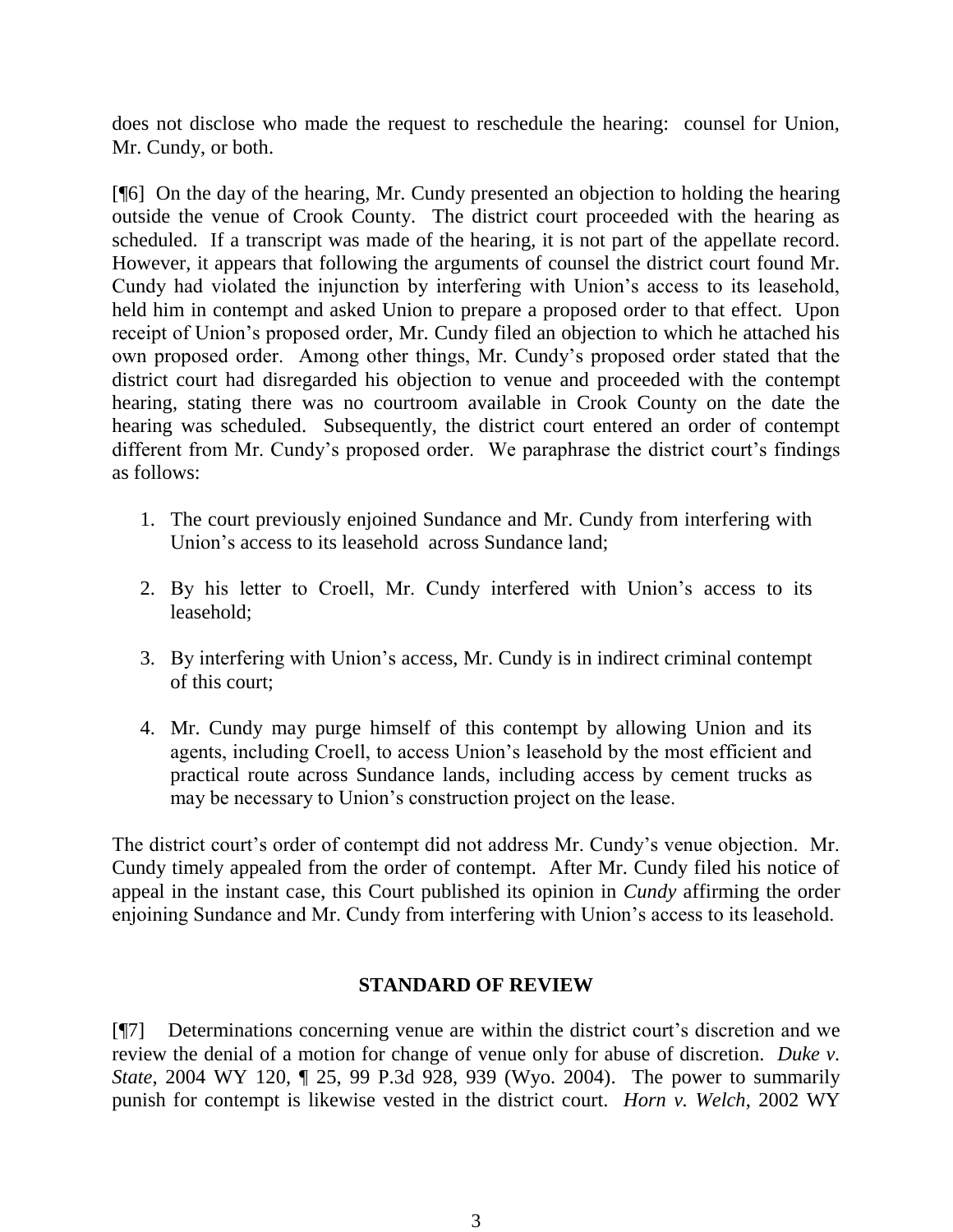138, ¶ 8, 54 P.3d 754, 758 (Wyo. 2002). We will not overturn a district court contempt order absent an abuse of discretion. *Id*. The ultimate question in determining whether an abuse of discretion has occurred is whether the district court could reasonably conclude as it did. *Id.*

## **DISCUSSION**

### *1. Venue*

[¶8] Mr. Cundy asserts the district court improperly exercised its jurisdiction by holding the show cause hearing in a different county than the one in which the action was brought. Union contends it complied with the applicable venue statute by bringing the action in Crook County and there was nothing improper about convening the show cause hearing in Weston County. Despite Mr. Cundy's continued use of the word "jurisdiction" in his re-statement of the issues, the parties appear to be in agreement that the issue does not concern the district court's jurisdiction to hear and decide Union's motion; rather, the issue is one of venue.

[¶9] "Venue" as a modern legal concept refers to the county, district, or other geographical location in which, "for the sake of fairness, convenience, or other commanding policy considerations, a cause is to be tried." 77 Am. Jur. 2d *Venue* § 1 (2006).

> Venue is not a substantive right, but is a procedural matter designed for the convenience of the litigant and for allocating judicial resources. A venue provision is not a substantive limitation on court power; it neither limits nor creates specific powers in a specific court.

*Id.* As this Court has said, venue does not affect the court's power to hear and determine a matter and render a binding judgment. *George v. Allen (In re Estate of George),* 2003 WY 129, ¶ 18, 77 P.3d 1219, 1225 (Wyo. 2003).

> Venue is the place where the power to adjudicate is to be exercised, that is the place where the suit may or should be heard.

77 Am. Jur. 2d *Venue* § 1.

[¶10] The instant case began as an action to enjoin Sundance and Mr. Cundy from interfering with Union's access to its leasehold. Thus, it was an action affecting an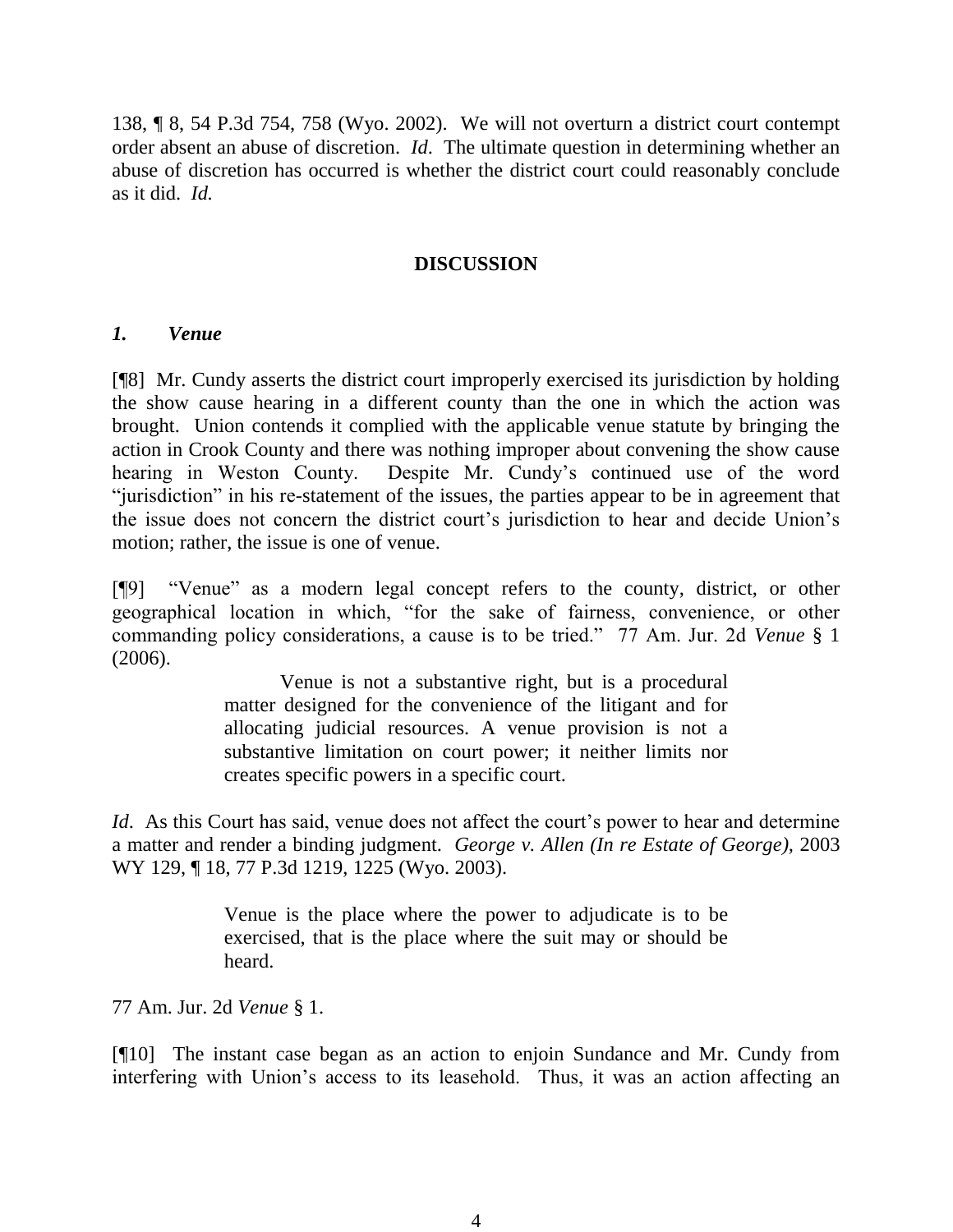interest in real property and Wyo. Stat. Ann. § 1-5-101 (LexisNexis 2005) was the controlling venue provision. Section 1-5-101 provides in pertinent part:

> (a) Actions for the following causes shall be brought in the county in which the subject of the action is situate, ...: (i) For the recovery of real property, or of an estate or interest therein;

[¶11] In accordance with this provision, Union brought the action in the county in which its leasehold is situated, Crook County. All papers concerning the action were filed there and, until the show cause hearing, all proceedings involving the action were held there. The question, therefore, is whether the district court abused its discretion by holding the show cause hearing in a county other than the one in which the action was brought.

[¶12] Under the circumstances presented, we conclude the district court did not abuse its discretion. The action was "brought" in the proper county. Until the show cause hearing, all proceedings were held in the proper county, including the principal proceeding in the case – the summary judgment hearing. Then, upon the request of counsel, the district court vacated the telephone hearing it had initially scheduled on the motion to show cause and scheduled a hearing requiring personal attendance of counsel. Again, the record does not reflect, and the parties do not disclose, whether Union, Mr. Cundy, or both, requested the change. In any event, apparently because no courtroom was available in Crook County, the district court responded to the request by setting the hearing in Weston County.

[¶13] As we have said, venue normally is founded upon convenience to the parties to the litigation. *Estate of George*, ¶ 18, 77 P.3d at 1225. The district court's order setting the show cause hearing by telephone apparently was not convenient for one or both of the parties. The district court responded by setting a "live" hearing in an adjoining county with an available courtroom. Mr. Cundy has not argued that the Weston County forum was inconvenient. In the district court and in this Court he claimed simply that the district court violated the venue statute by convening the hearing in a venue other than Crook County. We find the district court's action to be a reasonable decision based upon proper considerations of convenience and the allocation of judicial resources. Under the circumstances, the district court did not abuse its discretion by proceeding with the hearing in Weston County over Mr. Cundy's objection.

# *2. The Injunction*

[¶14] In his second issue, Mr. Cundy contends Union's easement was confined to the express terms of the lease, which limited Union's access across Sundance's land to a thirty foot road known by the parties as the "old road." Mr. Cundy claims his letter to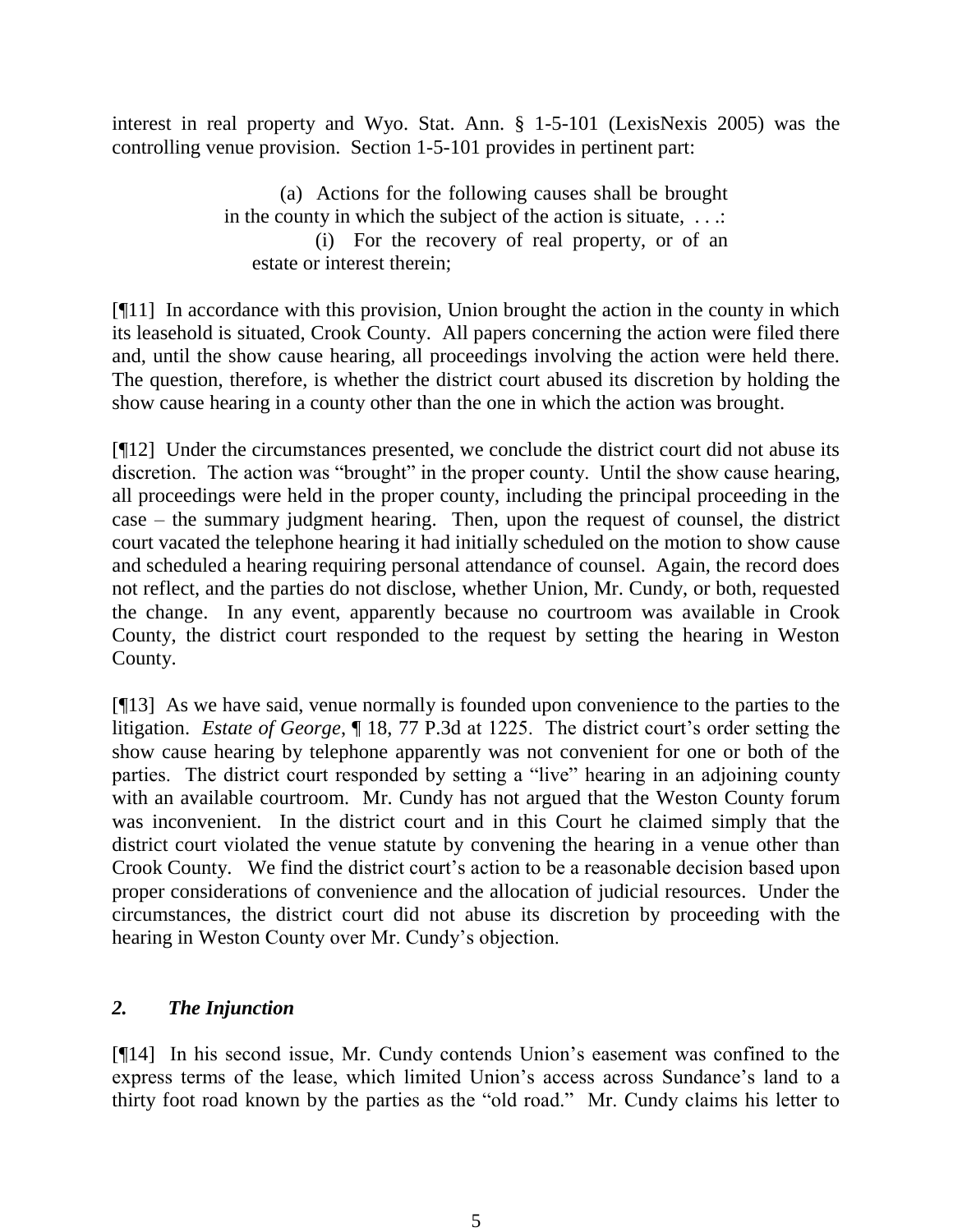Croell was consistent with the rights granted in the lease in that it limited Union and its agents to using the old road to access Union's property. To the extent the district court's order enjoined him from interfering with Union's access by means other than the old road, Mr. Cundy asserts the order exceeds the rights granted in the lease.

[¶15] Union argues Mr. Cundy's claim that the injunction exceeded the scope of the lease is not properly before this Court in the instant appeal from the contempt order. Union asserts the order imposing the injunction was previously considered and affirmed in *Cundy*, 2005 WY 153, 123 P.3d 901. Additionally, Union contends the scope of the injunction was not an issue at the contempt hearing; therefore, Mr. Cundy cannot use the appeal from the contempt order to re-challenge the scope of the injunction.

[¶16] After careful review of the record on appeal, it does appear Mr. Cundy failed to raise this argument in the district court. The only pleadings he filed in response to the motion and order to show cause were the objection to improper venue and the objection to Union's proposed order of contempt. He did not argue the injunction exceeded the scope of the easement in either of those pleadings. Because no transcript of the contempt hearing appears in the record, it is impossible for this Court to determine whether he presented the argument orally during the hearing. The appellant has the burden to bring a sufficient record to this Court to allow review of the district court's discretionary decisions. *White v. Table Mountain Ranches Owners Ass'n, Inc.,* 2006 WY 2, ¶ 10, 125 P.3d 1019, 1021 (Wyo. 2006). The record the parties designated provides no indication that Mr. Cundy made the argument in district court that the injunction went beyond the scope of the lease.

[¶17] We have stated repeatedly that we will not consider arguments made for the first time on appeal. *BP America Prod. Co. v. Dep't of Revenue*, 2006 WY 27, ¶ 18, 130 P.3d 438, 462 (Wyo. 2006). It simply is not appropriate for this Court to reverse a district court ruling on grounds that were never presented to it. *Whitten v. State*, 2005 WY 55, ¶ 24, 110 P.3d 892, 898 (Wyo. 2005). This is particularly true when our review is for an abuse of discretion because to determine whether there was an abuse we necessarily must consider the arguments and evidence presented to the district court. *Amoco Prod. Co. v. Dep't of Revenue*, 2004 WY 89, ¶ 53*,* 94 P.3d 430, 449 (Wyo. 2004). Plainly stated, a party cannot fail to present an argument and then argue on appeal that the district court abused its discretion in not considering the argument the party did not present. Because the record before us contains no indication Mr. Cundy argued the injunction exceeded the scope of the lease in district court, we decline to address the issue.

[¶18] The fact that Mr. Cundy did not present his argument to the district court is sufficient reason by itself to affirm. However, under the circumstances of this case, we are compelled to go further. As reflected in *Cundy*, 2005 WY 153, 123 P.3d 901, this case arose in 2003 when Union filed its complaint for declaratory relief recognizing its right to access its leasehold. Mr. Cundy had the opportunity then to argue that Union's